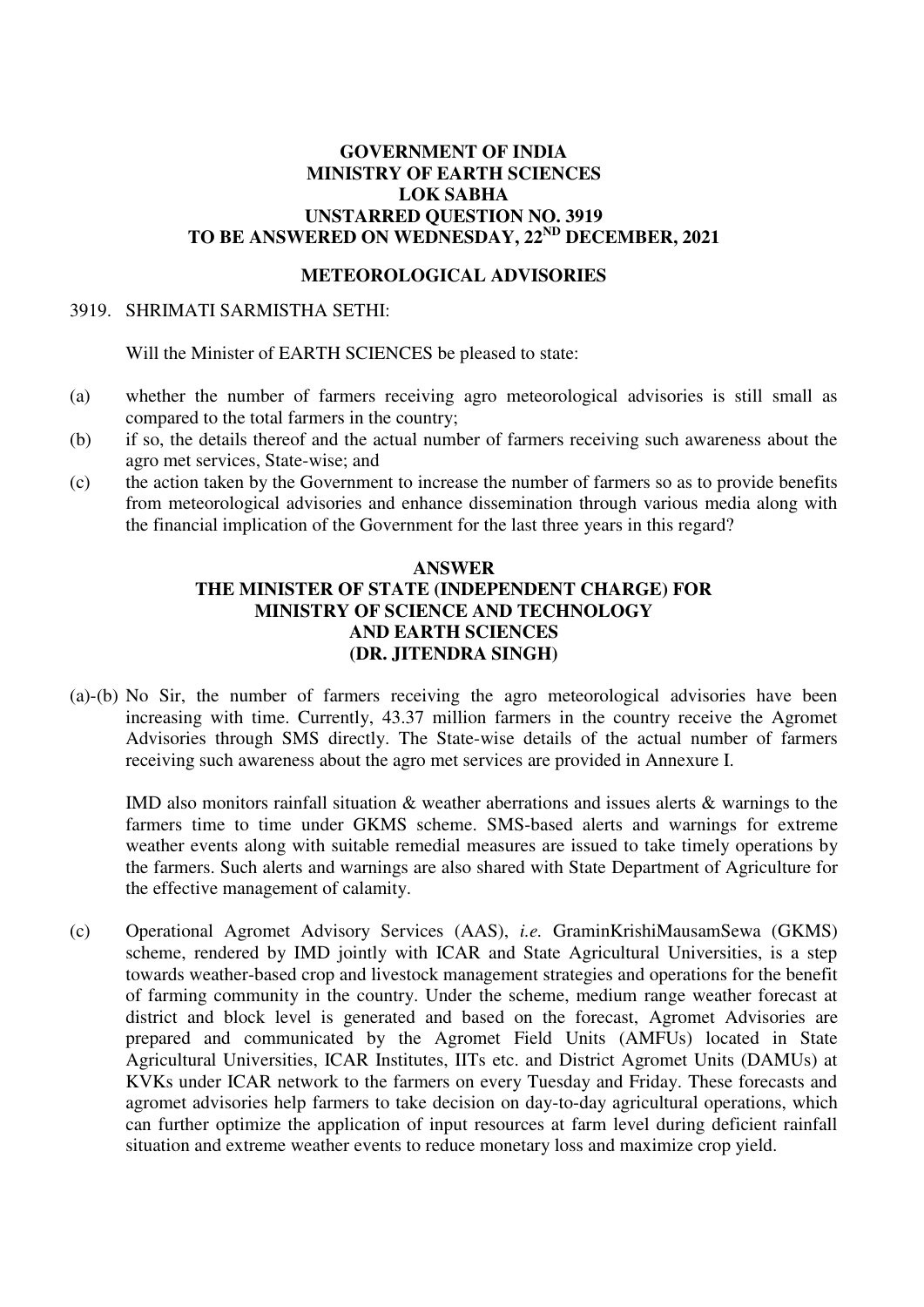Agromet Advisories are disseminated to the farmers through multichannel dissemination system like print and electronic media, Door Darshan, radio, internet etc. including SMS using mobile phones through Kisan Portal and also through private companies under Public Private Partnership (PPP) mode.

Farmers access the weather information including alerts and related agromet advisories specific to their districts through the mobile App *viz.,* 'Meghdoot' launched by Ministry of Earth Sciences, Government of India. These weather details are also accessible by farmers through another App 'KisanSuvidha', launched by Ministry of Agriculture & Farmers Welfare. Also, a few AMFUs have developed mobile Apps to facilitate quick dissemination of agromet advisories to the farmers of their region. Social media is also used for quicker dissemination of forecast and advisories to the farmers.

At present farmers of 91,881villages in 3325 Blocks have been covered through 10464 WhatsApp groups. State Agriculture Department officials of District and Block level are also included in these WhatsApp groups. Agromet advisories are also communicated through YouTube Channel by AMFUs and DAMUs across the country. Farmers feedback are also being collected and uploaded in YouTube Channel. In addition, advisories are also being circulated through a number of Facebook pages created by AMFUs and DAMUs. Initiative on collaboration with State Government has been taken up for integration of weather forecast and Agromet advisories with state government mobile apps and websites. The integration has been completed for Madhya Pradesh, Tamil Nadu, Gujarat, Rajasthan and Nagaland states and about 5.6 million farmers of above-mentioned states are getting benefitted from weather forecast and agromet advisories.

IMD is taking continuous efforts to popularize the services among the farming community by organising Farmers' Awareness Programmes (FAPs) in collaboration with AMFUs and DAMUs in various parts of the country. IMD along with the experts from AMFUs and DAMUs also participate in KisanMelas, Farmers' Day etc. to create awareness about the services, so that more farmers get benefitted.